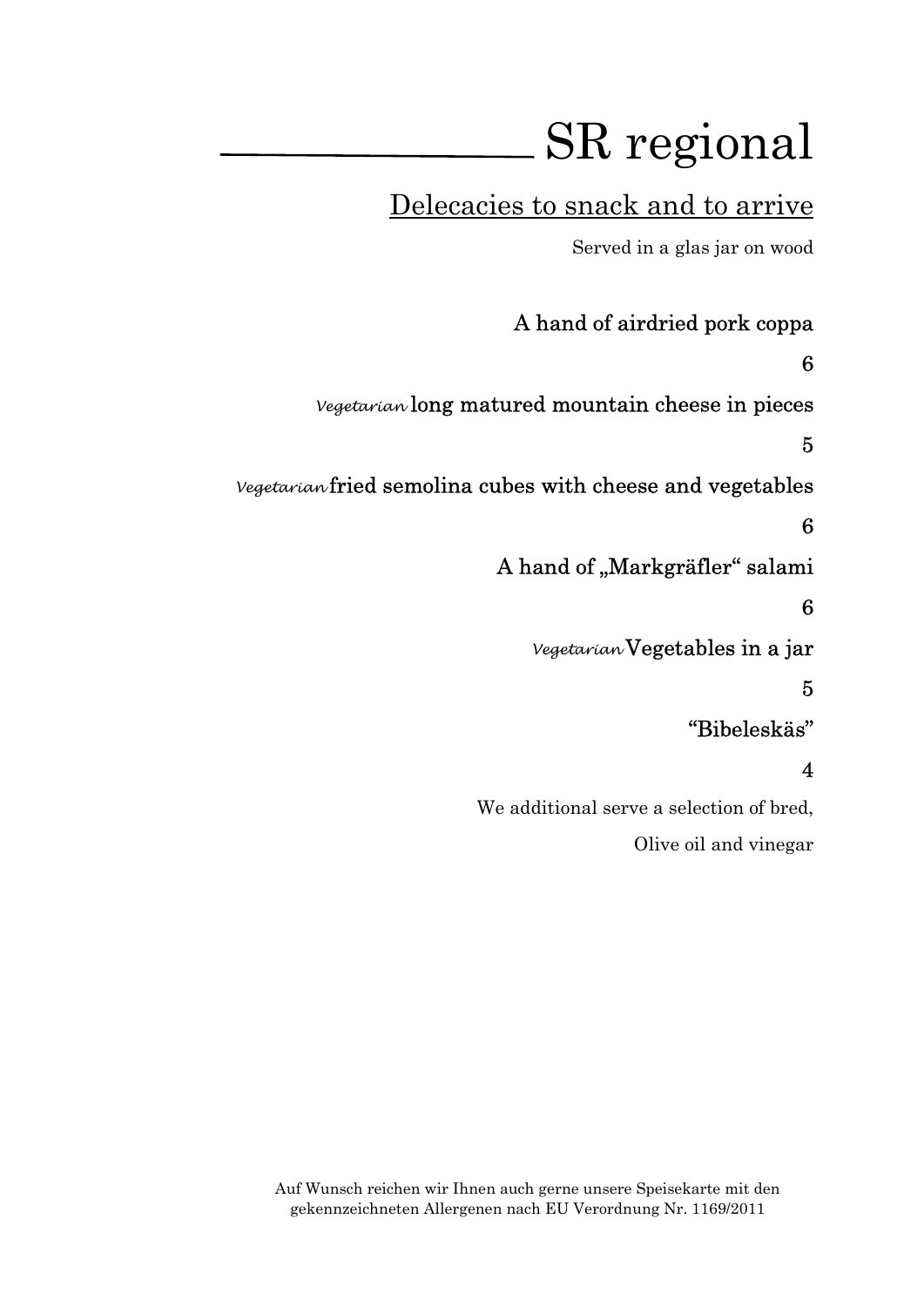Asparagus season

### Vegetarian Portion of Munzinger asparagus

Kratzete/Potatoes/Hollandaise sauce 30

### Vegetarian Foamsoup from asparagus

Egg yolk/fried asparagus 10

#### Vegetarian fried asparagus

Cherry tomatoes/goat feta/macadamianut/Mashed potatoes 21

# Additional options to the asparagus

Breaded veal escalope 15 Hamvariation 10 Smoked salmon 13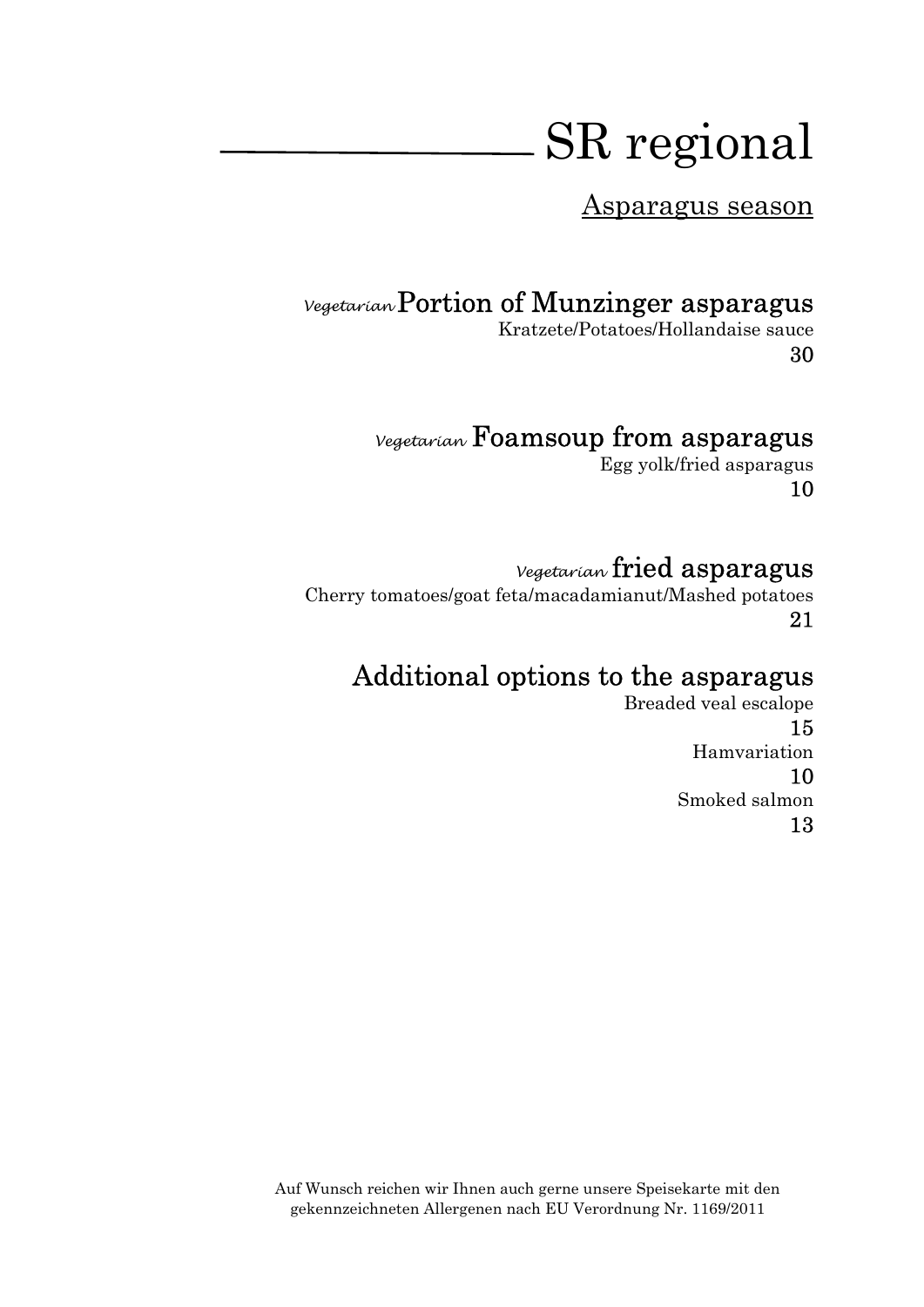Up to start and relish

#### Vegetarian Our salad bowl

Colorfull lettuce/Raw vegetables/potato crunch 12

#### Meat balls from the veal

Potato salad/onions/herbal mayonnaise 11

#### Vegetarian Marinated beetroot

Beet stock /egg yolk/roasted bread 13

#### Vegetarian Variation from the celery

Green apple/truffle 15

### Ham noodles

Black forest ham /egg/mountain cheese 14

### Soup from cabbage turnip

crabs/Creme Fraîche/potato 11

### Smoked salmon

Fried grated potatoes/sour cream/citrus fruits 17

Auf Wunsch reichen wir Ihnen auch gerne unsere Speisekarte mit den gekennzeichneten Allergenen nach EU Verordnung Nr. 1169/2011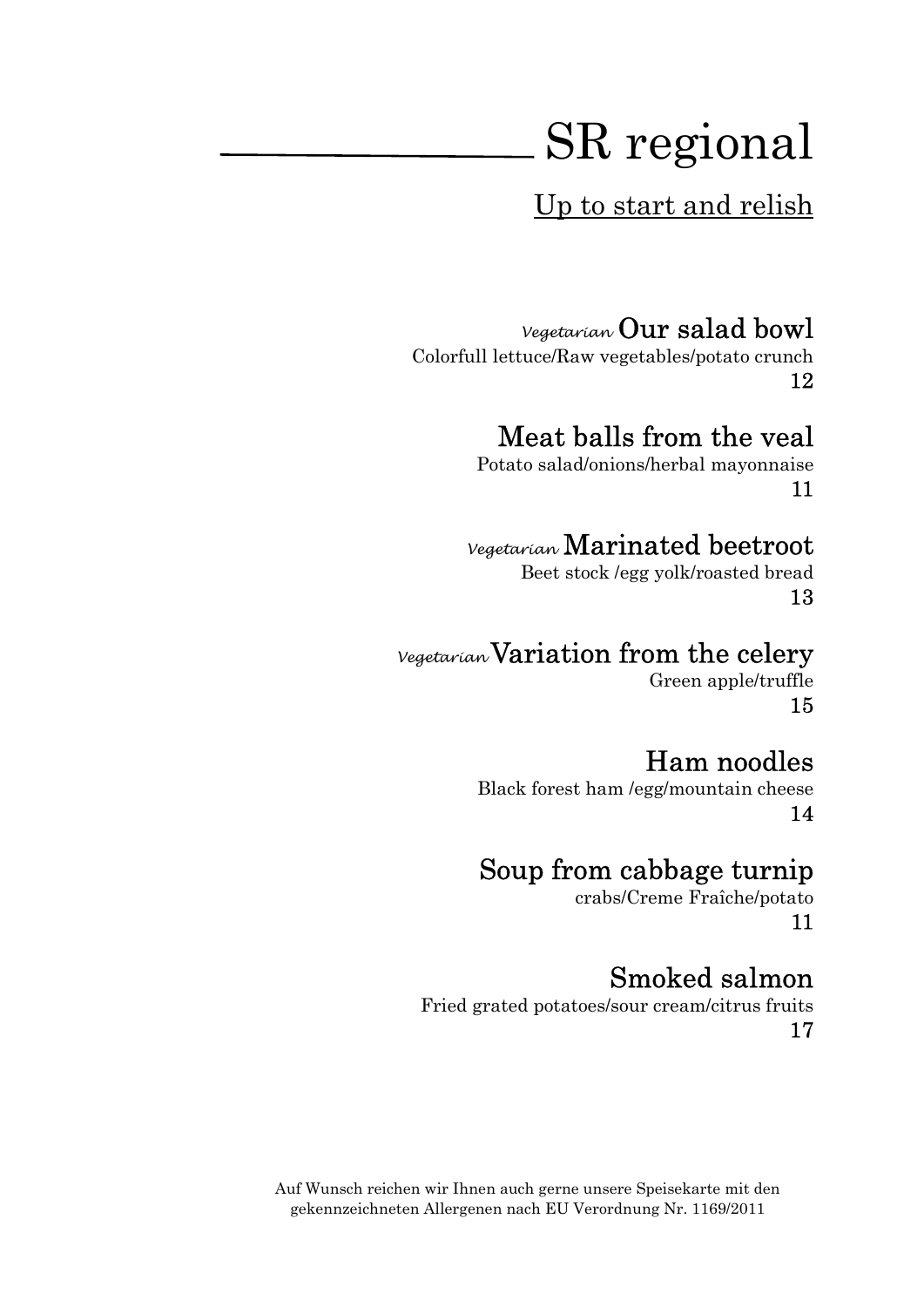Arrived at the mainthing

#### Fried salmon trout

Herbal nut butter/mashed potatoes/spinach 29

### Vegan Red wine medallion

Potato dumplings/spring vegetables/vegetable chips 23

### Saddle of venison in bread

Fine celery/sour cherry sauce/serviette dumpling 36

#### Vegetarian Fried cheese Spätzle

Mountain cheese/roasted onions/caper sauce/salad bowl 21

### Fillet from the pike perch

Black forest ham/ spelt grain/sour cream/baking peas 33

# Beef brisket "our style"

Bouillon potatoes/spring vegetables/horseradish 31

Auf Wunsch reichen wir Ihnen auch gerne unsere Speisekarte mit den gekennzeichneten Allergenen nach EU Verordnung Nr. 1169/2011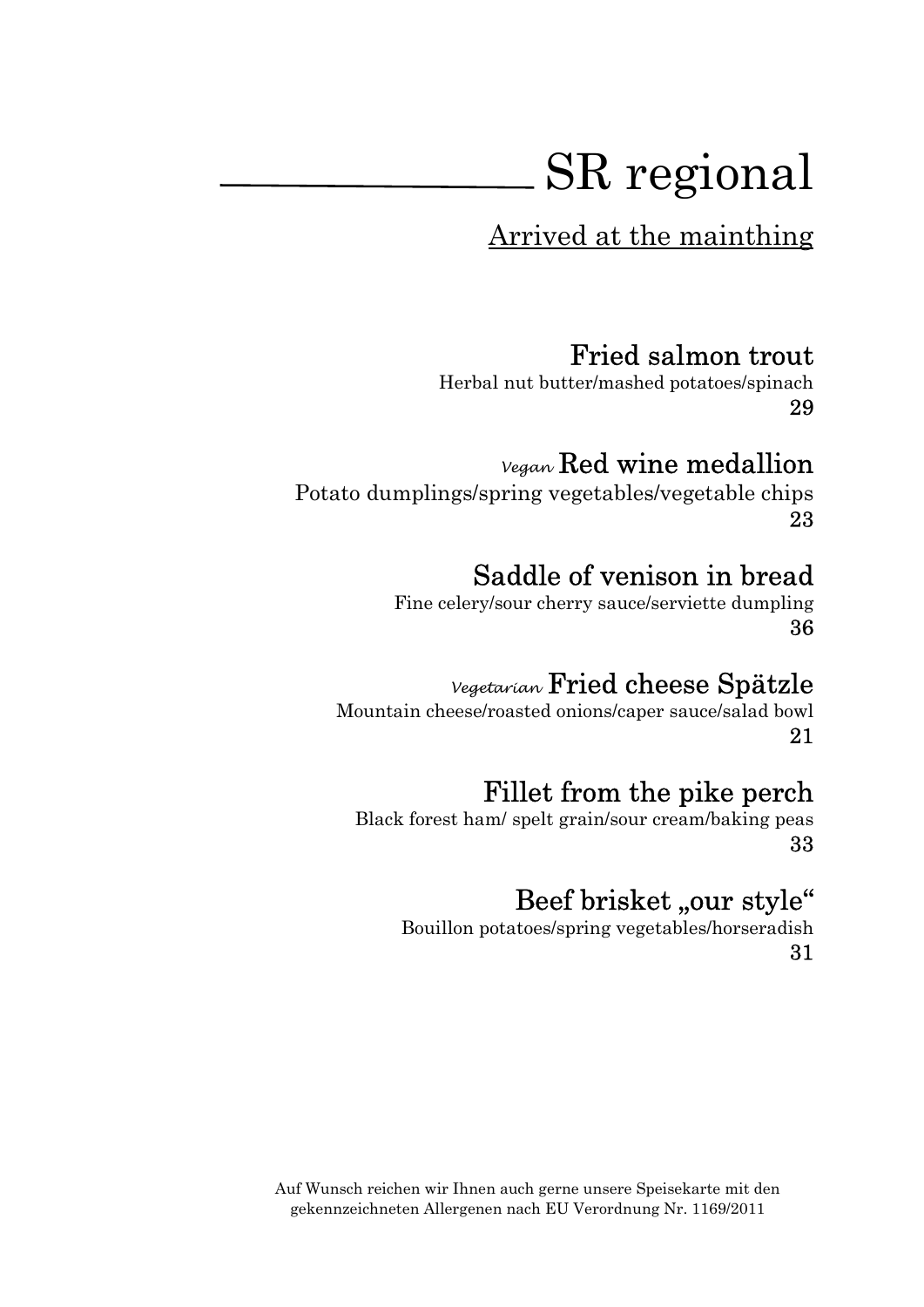Finally salty or sweety

# Vegetarian Cheese from the region and Switzerland

nuts/fruity mustard/fruitbread/grapes 14

#### Vegetarian rice casserole

raspberries/vanilla sauce/hazel nut ice cream 11

#### Mousse au Chocolat

cherries/biscuit/kirsch/chocolate flakes 11

#### Vegetarian Orange pie

Rhubarb/pomegranate/vanilla foam 12

#### Vegetarian Our ice cream as ball

Ask our service 2.5

Auf Wunsch reichen wir Ihnen auch gerne unsere Speisekarte mit den gekennzeichneten Allergenen nach EU Verordnung Nr. 1169/2011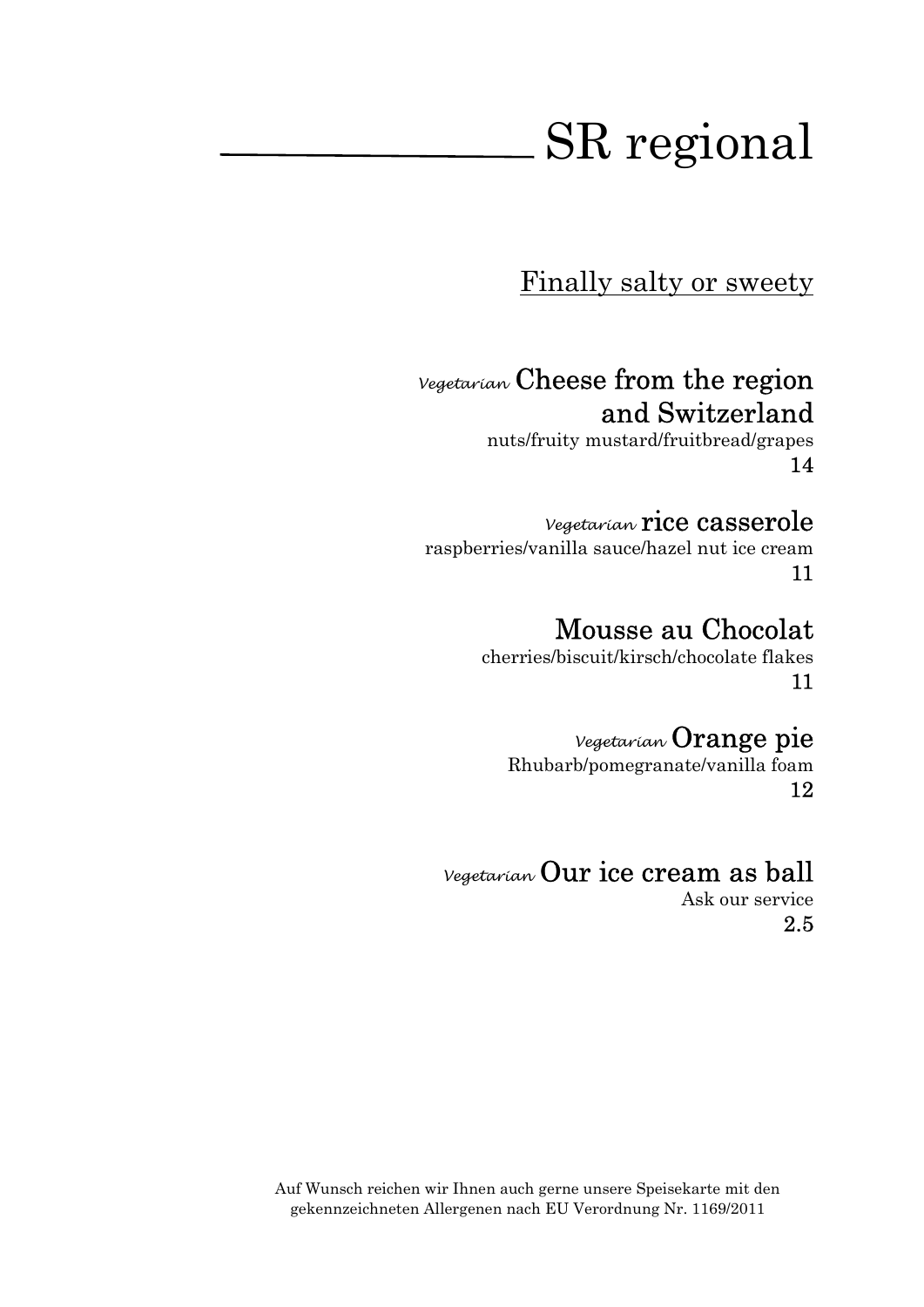Let us be your host

# Our surprises three times ;)

We serve

° a small delecacie to snack and to arrive

° a surprise to start and relish

° a nice mainthing

° a sweet or salty finish 49

# Our surprises four times ;)

We serve

° a small delecacie to snack and to arrive

° a surprise to start and relish

° an in between to get to know

° a nice mainthing

° a sweet or salty finish 65